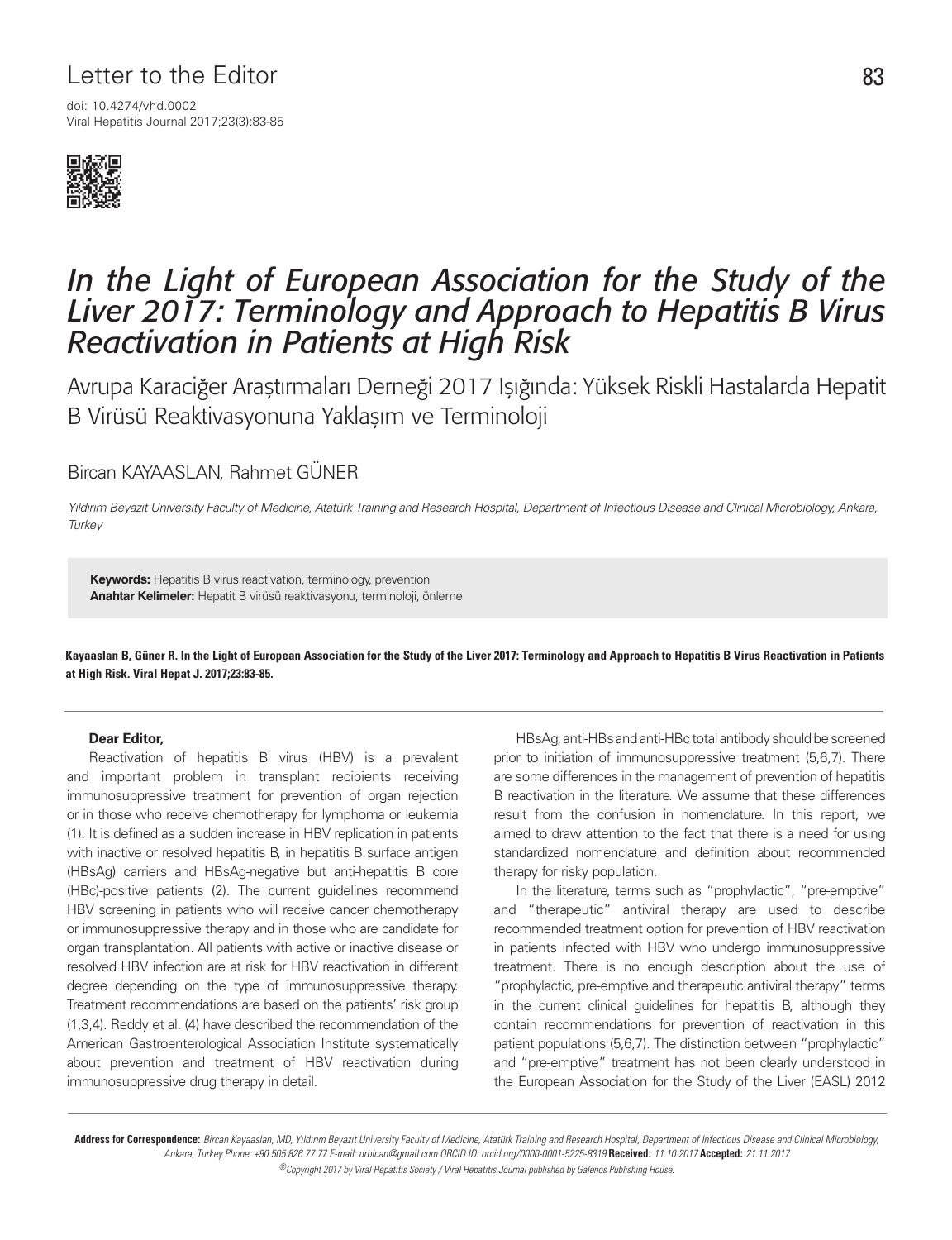clinical practice guideline. "Pre-emptive treatment" has been recommended for HBsAg-positive patients during treatment and 12 months after discontinuation of therapy regardless of HBV DNA levels (8). The last updated EASL 2017 guideline does not use the term "pre-emptive treatment" in this patient population and recommends the use of nucleos(t)ide analogues (NAs) for prophylaxis and treatment. The guideline recommends preemptive treatment in HBsAg-negative, anti-HBc-positive patients with moderate or low-risk of HBV reactivation and describes the meaning of pre-emptive treatment. Initiation of prophylactic NAs in HBsAg-negative and anti-HBc-positive patients at high-risk for HBV reactivation has been remarked as recommendation of some experts in EASL 2012 guideline. EASL 2017 offers anti-HBV prophylaxis in these patient populations as guideline recommendation (6).

The Asian Pacific Association for the Study of the Liver (APASL) guideline on the management of hepatitis B infection recommends "prophylactic" antiviral therapy in HBsAg-positive cancer patients and in those who undergo solid organ transplantation or receive immunosuppressive agents for auto-immune and rheumatic diseases. The guideline recommends prospective follow-up of alanine aminotranspherase (ALT) and HBV DNA testing in HBsAgnegative and anti-HBc-positive patients with undetectable serum HBV DNA who receive chemotherapy and/or immunosuppression, regardless of anti-HBs status and treatment with NA therapy upon confirmation of HBV reactivation before ALT elevation (7). This strategy was named as "pre-emptive" antiviral treatment in a literature review by Hwang and Lok (1) in which the most descriptive definition of recommended therapy for prevention of HBV reactivation have been made. They have proposed use of the term "preventive antiviral therapy" as antiviral therapy started when ALT and/or HBV DNA levels increase and there are no signs of jaundice or liver failure when antiviral therapy is initiated in patients receiving immunosuppressive therapy. The guideline of the American Society of Transplantation (AST) for viral hepatitis in solid organ transplantation does not recommend routine antiviral prophylaxis in patients with resolved hepatitis B infection (HBsAg-negative, anti-HBc-positive  $\pm$  anti-HBs-positive) who undergo immunosuppressive treatment. However, the AST recommends initiating "prophylactic antiviral treatment" in patients with increased risk for HBV reactivation (anti-HBc-positive alone or intense immunosuppression) or alternately monitoring HBV DNA and HBsAg level and initiating "pre-emptive antiviral treatment" if HBsAg becomes positive or if HBV DNA progressively rises (9). The meaning of the terms of "prophylactic" and "pre-emptive" antiviral treatment in the AST guideline are similar to those defined by Hwang and Lok (1). We think that it is better the current guidelines use this nomenclature and explain the meaning of the terms when they recommend an approach for the prevention of HBV reactivation.

A similar confusion is also available in a review about antiviral treatment in renal transplant patients written by Ridruejo (10). In the review, "antiviral treatment" has been recommended in patients with chronic hepatitis B and "prophylactic", "pre-emptive" or "salvage therapy" in inactive hepatitis B carriers based on HBV DNA level and hepatocellular histology. The meaning of the terms

is poorly understood. The other topic we want to point out is the contradictions in treatment recommendations in the review. Preemptive therapy is recommended in patients with HBV DNA ≤2000 IU/mL, while prophylactic antiviral therapy is recommended in HBV DNA-negative patients. We think that the recommendation on preemptive therapy is an imprudent approach especially in HBV DNApositive organ transplant patients. The reviewer also recommends starting treatment at least 2 weeks before renal transplantation in those with HBV DNA ≤2000 IU/mL in the section of timing of initiation of treatment. This suggestion is not compatible with the definition of prophylactic and pre-emptive treatment.

The EASL 2017 guideline has corrected the terminology confusion in the previous version. The recommendations of the updated EASL 2017, AST guideline and the APASL guideline are parallels to approach to HBV reactivation in high-risk patients (6,7,9). In the light of the EASL 2017 guideline, prophylactic/preemptive (on-demand) and therapeutic approaches are standardized according to the patients' hepatitis B status and the type of immunosuppressive treatment (6). We think that this algorithm becomes a reasonable and non-confusing approach to HBV reactivation.

#### **Ethics**

**Peer-review:** Externally and internally peer-reviewed.

#### **Authorship Contributions**

Surgical and Medical Practices: B.K., R.G., Concept: R.G., B.K., Design: R.G., B.K., Data Collection or Processing: B.K., R.G., Analysis or Interpretation: B.K., R.G., Literature Search: B.K., R.G., Writing: B.K., R.G.

**Conflict of Interest:** No conflict of interest was declared by the authors.

**Financial Disclosure:** The authors declared that this study received no financial support.

#### **References**

- Hwang JP, Lok AS. Management of patients with hepatitis B who require immunosuppressive therapy. Nat Rev Gastroenterol Hepatol. 2014;11:209-219.
- 2. Hoofnagle JH. Reactivation of hepatitis B. Hepatology. 2009;49(Suppl 5):156-165.
- 3. Seetharam A, Perrillo R, Gish R. Immunosuppression in Patients with Chronic Hepatitis B. Curr Hepatol Rep. 2014;13:235-244.
- 4. Reddy KR, Beavers KL, Hammond SP, Lim JK, Falck-Ytter YT. American Gastroenterological Association Institute. American Gastroenterological Association Institute guideline on the prevention and treatment of hepatitis B virus reactivation during immunosuppressive drug therapy. Gastroenterology. 2015;148:215-219.
- 5. Lok AS, McMahon BJ. Chronic hepatitis B: update 2009. Hepatology. 2009;50:661-662.
- 6. European Association for the Study of the Liver. European Association for the Study of the Liver. EASL 2017 Clinical Practice Guidelines on the management of hepatitis B virus infection. J Hepatol. 2017;67:370-398.
- 7. Sarin SK, Kumar M, Lau GK, Abbas Z, Chan HL, Chen CJ, Chen DS, Chen HL, Chen PJ, Chien RN, Dokmeci AK, Gane E, Hou JL, Jafri W, Jia J, Kim JH, Lai CL, Lee HC, Lim SG, Liu CJ, Locarnini S, Al Mahtab M, Mohamed R, Omata M, Park J, Piratvisuth T, Sharma BC, Sollano J, Wang FS, Wei L, Yuen MF, Zheng SS, Kao